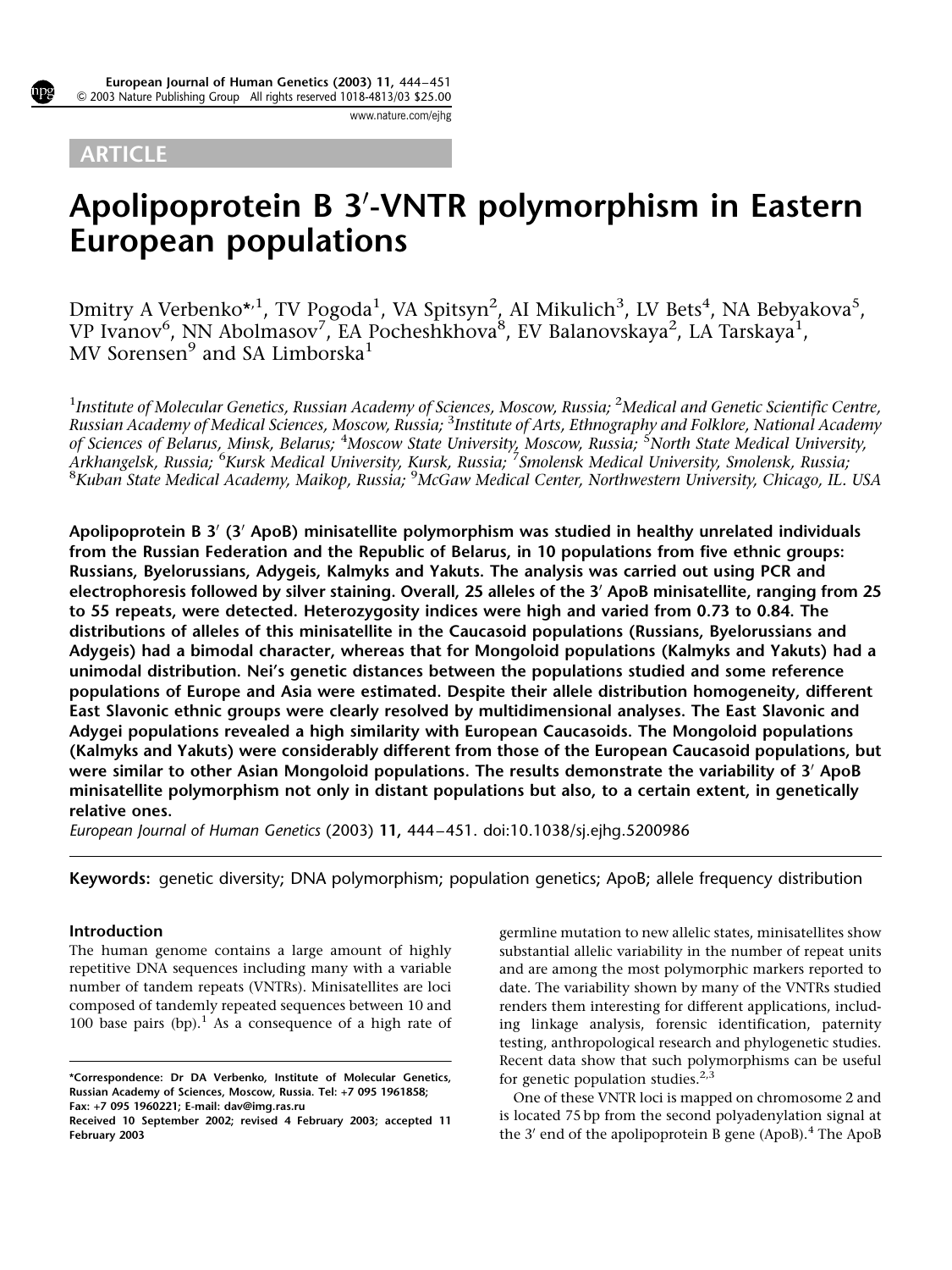protein is one of the major low-density proteins and plays a central role in the metabolism of serum cholesterol. The 3' ApoB hypervariable region (HVR) consists of a tandemrepeat sequence, rich in A and  $T<sup>4</sup>$  Two basic types of 15nucleotide-long core repeats (X and Y) have been identified.<sup>5</sup> Differences between alleles are because of extension of the YX repeats. In a number of core segments, the HVR alleles have sequence microvariations (a pure AT sequence is interrupted by a C or a G), usually concentrated at the  $3'$ end of the minisatellite.<sup>3,6</sup> The 3' ApoB polymorphism can be analysed by polymerase chain reaction (PCR) amplification and high-resolution agarose or polyacrylamide gel (PAGE) or capillary electrophoresis.<sup>2-20</sup> This HVR polymorphism has been widely used in investigations of the history and diversity of humans, both worldwide and in individual population groups.<sup>2,5,7,8,12,19</sup> It is considered a suitable locus for a pilot study of the relationships between the shape of allele-size distributions of minisatellites and the micro-evolutionary processes leading to their presentday distribution.<sup>2</sup> The allele-size frequencies can be used to calculate interpopulation genetic distances. Higher rates of polymorphism have been found for populations of different origin and ethnicity.<sup>2,5,7,8,12</sup>

In this study, we analysed the allele frequencies of the  $3'$ ApoB HVR locus in normal individuals from 10 different populations (five Russian, two Byelorussian, and the Adygei, Kalmyk and Yakut) living in the Russian Federation and the Republic of Belarus.

#### Materials and methods

DNA samples for study were obtained from donors of 10 populations from five ethnic groups: three Caucasoid and two Mongoloid (Figure 1).

Two ethnic groups originate from the Altaic linguistic family: these are the Kalmyk and Yakut populations. Kalmyks inhabit the steppe region to the northwest of the Caspian Sea and represent a Mongolic linguistic group (Altaic linguistic family). Kalmyks correspond to the Baikal anthropological type. The Yakut population lives in East Siberia and belongs to the Turkic linguistic group (Altaic linguistic family). In classical anthropology, they are classified as the Central Asian type. In this study, samples from the Elista region of Kalmykia and from a central group of Yakut people were examined. The East Slavonic linguistic group (Indo-European linguistic family) was represented by samples from five Russian populations from the European (western) part of Russia (the Kursk, the Novgorod, the Kostroma, the Smolensk and the Oshevensk), and two Byelorussian populations (the Mjadel and the Bobruisk) from the Republic of Belarus. Russians are the largest ethnic group of East Slavs, representing a Central to East-European anthropological type. The Oshevensk group is an isolated population from the Arkhangelsk region of north Russia where external influences are very slight. The Novgorod group is a North-Western Russian population; the Kursk are from south Russia; the Kostroma group is a North-Eastern Russian population from the European part of Russia; and the Smolensk is a Central group. The Republic of Belarus is located to the west of Russia. The Bobruisk and the Mjadel are two populations originating from the eastern and northern regions of Belarus. The Bobruisk population is urban. The Mjadel population sample was collected in Byelorussian woodland of the Mjadel region (North Belarus) where the migration rate is low. The Adygei population came from Adyg-Shabsug and represents a North Caucasian linguistic family. Adygei people are one of the most ancient indigenous populations of the Caucasus region, $21$  living both on the eastern shore of the Black Sea and the main Caucasus mountains (highlanders).

Blood samples were collected after the informed consent of individuals according to the following criteria: all individuals needed to belong to the native ethnic group of the regions studied (with at least three generations living in the region) and were nonrelated and healthy. DNA was isolated from peripheral leucocytes by proteinase K treatment and extraction with phenol–chloroform.<sup>22</sup> Analyses were made based on 76–139 people for each population.

For the determination of allele size, we performed PCR amplification of the target sequence and PAGE to separate the PCR products. The PCR products were visualized with silver staining because of higher sensitivity.<sup>23</sup> Amplification of the locus was carried out as described by Renges *et al.*<sup>7</sup> The electrophoresis was performed in TBE buffer (pH 9.0) for  $3-4h$  at 700 V. The exact size of 3' ApoB alleles was determined with coelectrophoresis of a locus-specific allele ladder, containing 25–52 tandem repeats. The ladder was constructed by the amplification of a mixture of DNA from individuals with known alleles<sup>24</sup> of the Byelorussian population.<sup>25</sup> Allele designation followed the terminology of Ludwig et al.<sup>26</sup>

Calculations of allele frequencies, correspondence to Hardy–Weinberg equilibria, observed and expected heterozygosity levels and Nei's genetic distance calculation were all carried out with the POPGENE software, version  $1.32^{27}$ Hardy–Weinberg equilibrium was evaluated using the likelihood ratio test (G-statistics)<sup>28</sup> and the exact test.<sup>29</sup>  $\chi^2$  testing for heterogeneity between pairs of samples examined was performed with the R  $\times$  C contingency table testing program.<sup>30</sup> Multidimensional scaling analysis was performed with STATISTICA software, version 5.5.<sup>31</sup>

## Results

The polymorphic  $3'$  ApoB minisatellite was examined by PCR in 10 human populations from five ethnic groups. The distributions of allele frequencies found are shown in Table 1. The analysis detected 25 alleles with 25–55 repeats out of 1932 chromosomes typed. The allele spectra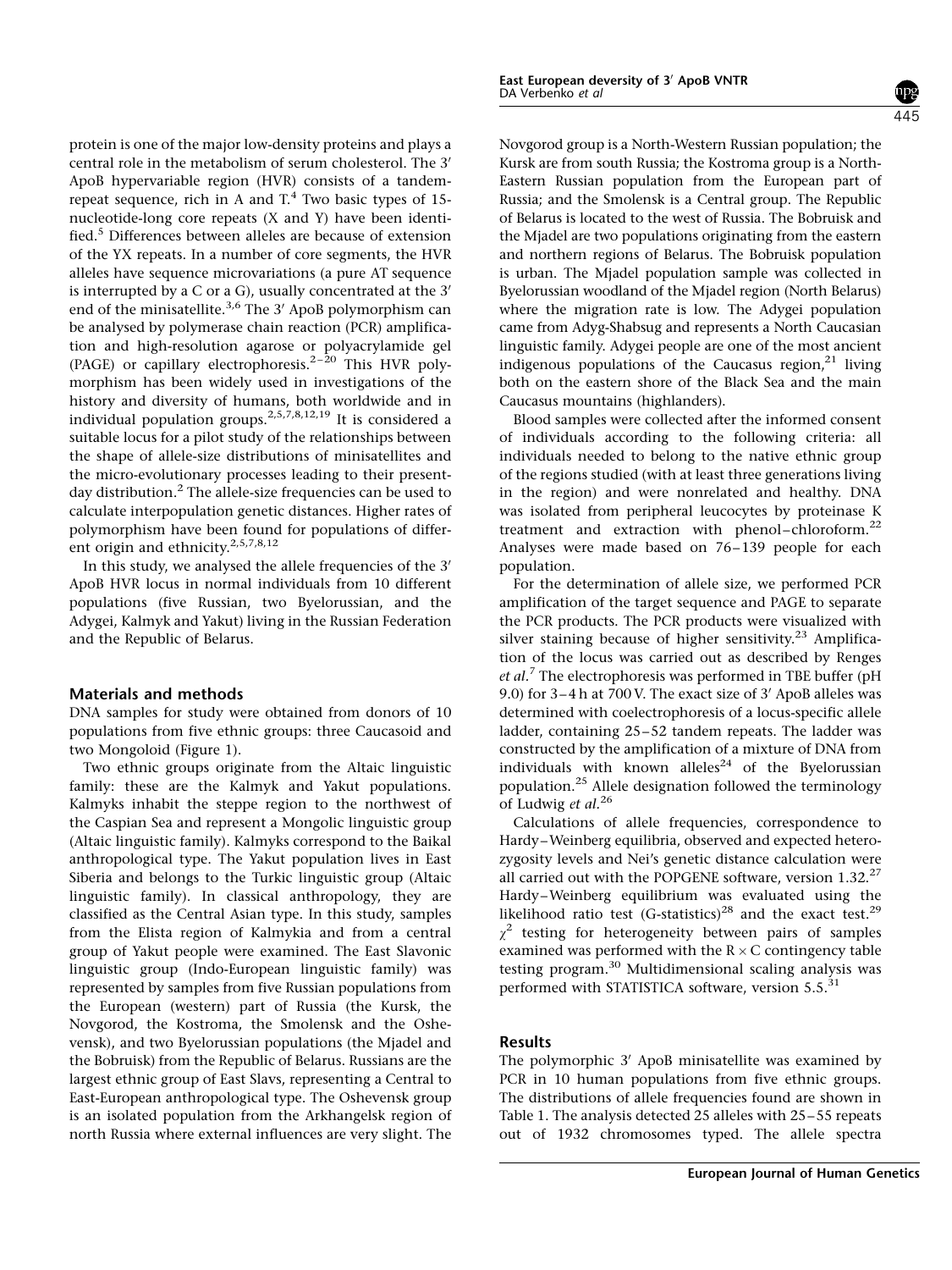

Figure 1 Geographical location of populations tested.

in Caucasoid populations (Russians, Byelorussians and Adygeis) are bimodal with the main peak in alleles 34–36, and a secondary mode around alleles 46–48. The Mongoloid populations (Kalmyks and Yakuts) demonstrated unimodal distribution of allele frequencies with a peak around 34–36 repeats. These patterns coincide with Caucasoid and Mongoloid population allele frequency profiles of other investigations for this locus. $2-20$ 

A high degree of similarity was found for allele profiles for all East Slavonic populations. The most frequent allele in these samples was allele 36 (frequencies ranged from 29 to 45%), followed by allele 34 (from 20 to 28%). A small inversion in the magnitude of 34- and 36-allele frequencies was noted in the Adygei population: the 36-allele frequency was 29.5%; the 34-allele frequency was 32%, but allele frequencies of the second mode were similar to those in other Caucasoid populations. In the Mongoloid populations, as in Caucasoids, the main alleles were 34 and 36, but with strong differences in the magnitude of their frequencies. In the main mode, these populations show a reversed frequency of the two common alleles: that of allele 34 rises to 55% in Yakuts and 44% in Kalmyks, and that of allele 36 decreases to 19% in Kalmyks and 9% in Yakuts.

High heterozygosity levels were observed for all populations investigated (73–84%, Table 2). The observed numbers of distinct genotypes also reveal a high degree of 3' ApoB minisatellite polymorphism in the populations analysed. The genotype distributions observed do not deviate from Hardy–Weinberg expectations, based on both the likelihood ratio and the exact tests. The allele frequency patterns and the heterozygosity indexes obtained in East Slavonic and Adygei population samples were similar to others reported in Caucasian populations.<sup>7-18</sup> The allele frequency patterns in Kalmyks and Yakuts diverged from those reported in Caucasoid peoples, but resembled those of Mongoloids.3,19,20

Comparison of the allele distributions in different ethnic groups was made using the R  $\times$  C test $^{30}$  for each pair of populations studied. When we compared each of the Mongoloid populations (Yakuts and Kalmyks) with any Caucasoid population, statistically significant  $(P<0.0001)$ differences were found. The test for heterogeneity of East Slavs revealed a high degree of similarity among the populations studied, except for the Bobruisk. The deviation of allele distribution in the Bobruisk group was mainly because of the 28-allele frequency, which was 3.7% in this population and 0.7% in the Mjadel population, whereas it was not detected in others (Table 1).

For the population relationship analysis, Nei's<sup>33</sup> original pairwise genetic distances were calculated. The multidimensional scaling of this matrix results in the twodimensional plot shown in Figure 2. We have outlined Russian and Byelorussian population samples by greatcircle lines to make ethnic group comparisons easier. Statistical robustness of the plot was confirmed by a good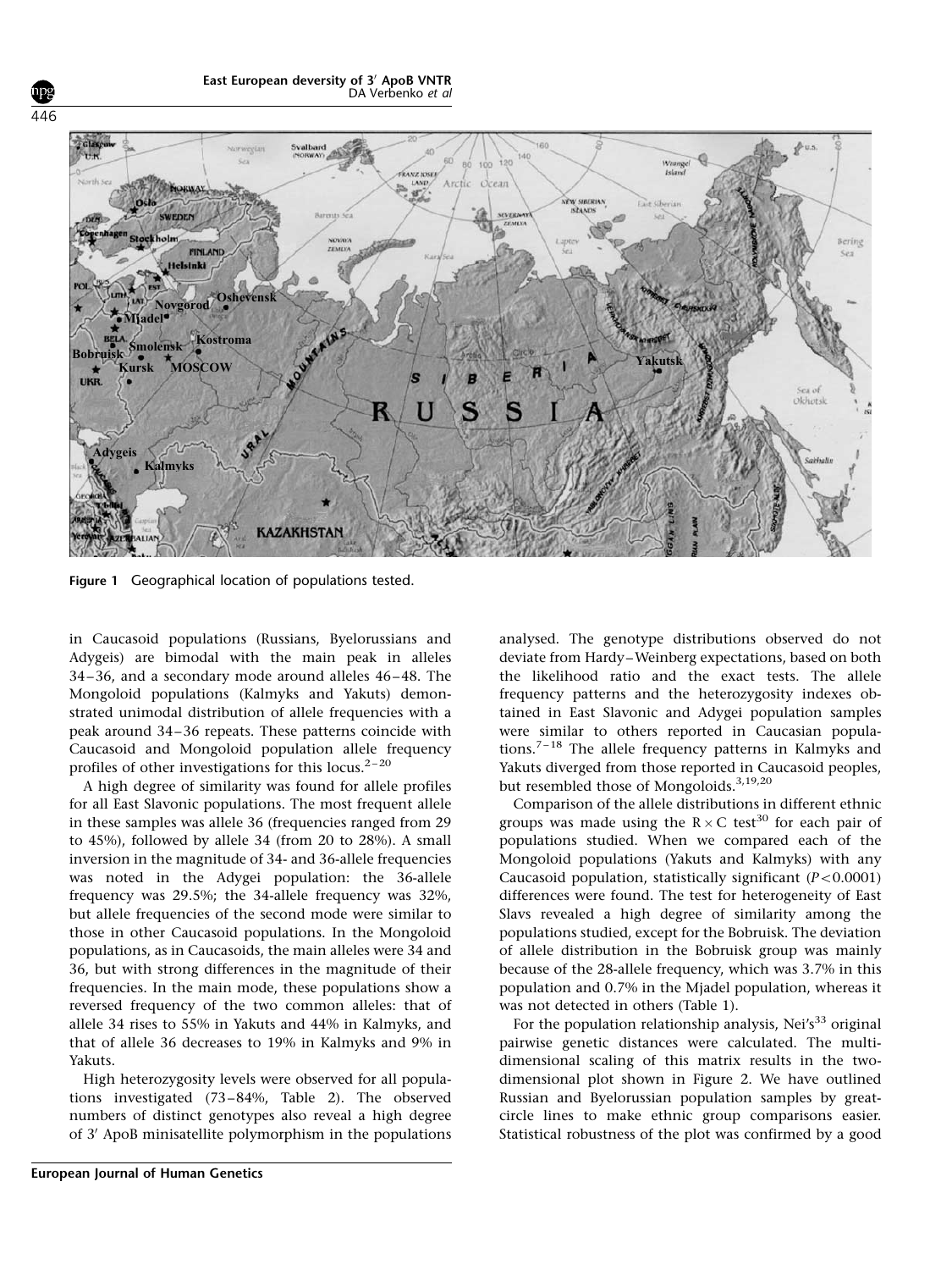|                            |            |       | Russians |          |          | <b>Byelorussians</b> |        | Adygeis | Kalmyks | Yakuts |  |
|----------------------------|------------|-------|----------|----------|----------|----------------------|--------|---------|---------|--------|--|
| Allele number <sup>a</sup> | Oschevensk | Kursk | Smolensk | Novgorod | Kostroma | <b>Bobruisk</b>      | Mjadel |         |         |        |  |
| 25                         |            |       |          |          | 0.006    |                      |        |         | 0.005   | 0.004  |  |
| 27                         |            |       |          |          |          | 0.005                |        |         |         |        |  |
| 28                         |            |       |          |          |          | 0.037                | 0.007  |         |         |        |  |
| 30                         | 0.090      | 0.114 | 0.049    | 0.061    | 0.088    | 0.043                | 0.059  | 0.086   | 0.059   | 0.008  |  |
| 31                         |            |       |          |          |          | 0.021                | 0.007  | 0.010   | 0.015   |        |  |
| 32                         | 0.058      | 0.074 | 0.076    | 0.100    | 0.044    | 0.011                | 0.079  | 0.029   | 0.093   | 0.098  |  |
| 33                         |            | 0.006 |          |          |          |                      |        |         |         |        |  |
| 34                         | 0.199      | 0.239 | 0.234    | 0.239    | 0.281    | 0.266                | 0.270  | 0.320   | 0.436   | 0.547  |  |
| 35                         | 0.006      |       | 0.005    |          | 0.006    | 0.011                |        | 0.004   | 0.034   | 0.059  |  |
| 36                         | 0.455      | 0.375 | 0.375    | 0.383    | 0.381    | 0.340                | 0.290  | 0.295   | 0.186   | 0.091  |  |
| 37                         | 0.006      |       |          |          |          |                      |        |         | 0.005   |        |  |
| 38                         | 0.039      | 0.034 | 0.049    | 0.050    | 0.006    | 0.048                | 0.053  | 0.079   | 0.025   | 0.020  |  |
| 39                         |            | 0.006 |          |          |          |                      |        |         | 0.015   |        |  |
| 40                         | 0.006      | 0.017 | 0.005    | 0.011    | 0.031    | 0.027                | 0.033  | 0.004   |         | 0.020  |  |
| 41                         |            |       |          |          |          |                      |        |         | 0.020   |        |  |
| 42                         |            |       |          |          | 0.006    | 0.016                | 0.013  |         |         | 0.016  |  |
| 44                         | 0.045      | 0.040 | 0.033    | 0.039    | 0.056    | 0.011                | 0.039  | 0.018   | 0.044   | 0.031  |  |
| 45                         | 0.006      | 0.006 | 0.011    |          | 0.006    |                      |        | 0.004   |         | 0.008  |  |
| 46                         | 0.019      | 0.045 | 0.033    | 0.022    | 0.044    | 0.080                | 0.066  | 0.036   | 0.015   | 0.075  |  |
| 47                         |            |       |          |          |          |                      |        | 0.004   |         |        |  |
| 48                         | 0.058      | 0.045 | 0.114    | 0.072    | 0.038    | 0.064                | 0.066  | 0.083   | 0.015   | 0.004  |  |
| 50                         | 0.006      |       | 0.016    | 0.022    | 0.006    | 0.011                | 0.013  | 0.025   | 0.025   | 0.020  |  |
| 52                         | 0.006      |       |          |          |          | 0.005                | 0.007  | 0.004   |         |        |  |
| 53                         |            |       |          |          |          | 0.005                |        |         | 0.005   |        |  |
| 55                         |            |       |          |          |          |                      |        |         | 0.005   |        |  |
| Sample size                | 78         | 88    | 92       | 90       | 80       | 94                   | 76     | 139     | 102     | 127    |  |

Table 1 Allele frequencies of ApoB 3' minisatellite locus in different ethnic groups of Russia and Belarus

<sup>a</sup>Designations according to Ludwig et al.<sup>26</sup>

|  |                                                       |  |  | Table 2 Number of chromosomes analysed, expected and observed heterozygosity, and allele spectra parameters for |  |  |  |
|--|-------------------------------------------------------|--|--|-----------------------------------------------------------------------------------------------------------------|--|--|--|
|  | investigated populations in the ApoB 3' minisatellite |  |  |                                                                                                                 |  |  |  |

|                              |                |                | Russians       |                | <i>Byelorussians</i> |              | Advaeis        | Kalmyks        | Yakuts         |               |
|------------------------------|----------------|----------------|----------------|----------------|----------------------|--------------|----------------|----------------|----------------|---------------|
|                              | Oschevensk     | Kursk          | Smolensk       | Novgorod       | Kostroma             | Bobruisk     | Mjadel         |                |                |               |
| Sample size (chromosomes)    | 156            | 176            | 184            | 180            | 160                  | 188          | 152            | 278            | 204            | 254           |
| Number of alleles            | 14             | 12             | 12             | 10             | 14                   | 17           | 14             | 15             | 17             | 14            |
| Number of distinct genotypes |                |                |                |                |                      |              |                |                |                |               |
| Heterozygous                 | 21             | 24             | 25             | 19             | 23                   | 31           | 28             | 31             | 31             | 23            |
| Homozygous                   |                |                |                | 4              | 3                    |              |                |                |                |               |
| Heterozygosity level         |                |                |                |                |                      |              |                |                |                |               |
| Observed<br>Expected         | 0.744<br>0.739 | 0.807<br>0.781 | 0.815<br>0.779 | 0.733<br>0.776 | 0.825<br>0.763       | 0.809<br>0.8 | 0.842<br>0.825 | 0.755<br>0.787 | 0.794<br>0.757 | 0.74<br>0.674 |
|                              |                |                |                |                |                      |              |                |                |                |               |

correlation between the original distance matrix and that reconstructed by the multidimensional scaling algorithm (the stress index value for two dimensions was 0.028). Allele frequencies were also calculated for two ethnic groupings (Russian and Byelorussian) and compared with other populations of Eurasia in which this polymorphism has been studied (Table 3). The multidimensional scaling analysis (the stress index value for two dimensions was 0.035) based on Nei's distance matrix (Figure 3) shows significant differentiation among the populations corresponding to the two main anthropological types.

## **Discussion**

We have analysed normal variability in the 3' ApoB VNTR locus in some East European populations. As established previously,2,3,5,7,8,12 this locus is extremely polymorphic in individuals and significant diversity has been found for allele spectra in groups of different origin; similar results were observed here. We have tested populations of Mongoloid and Caucasoid origin, belonging to different linguistic families (Indo-European, Altaic and North Caucasian). The most remarkable differences in allele distribution were found for the Yakut and Kalmyk populations,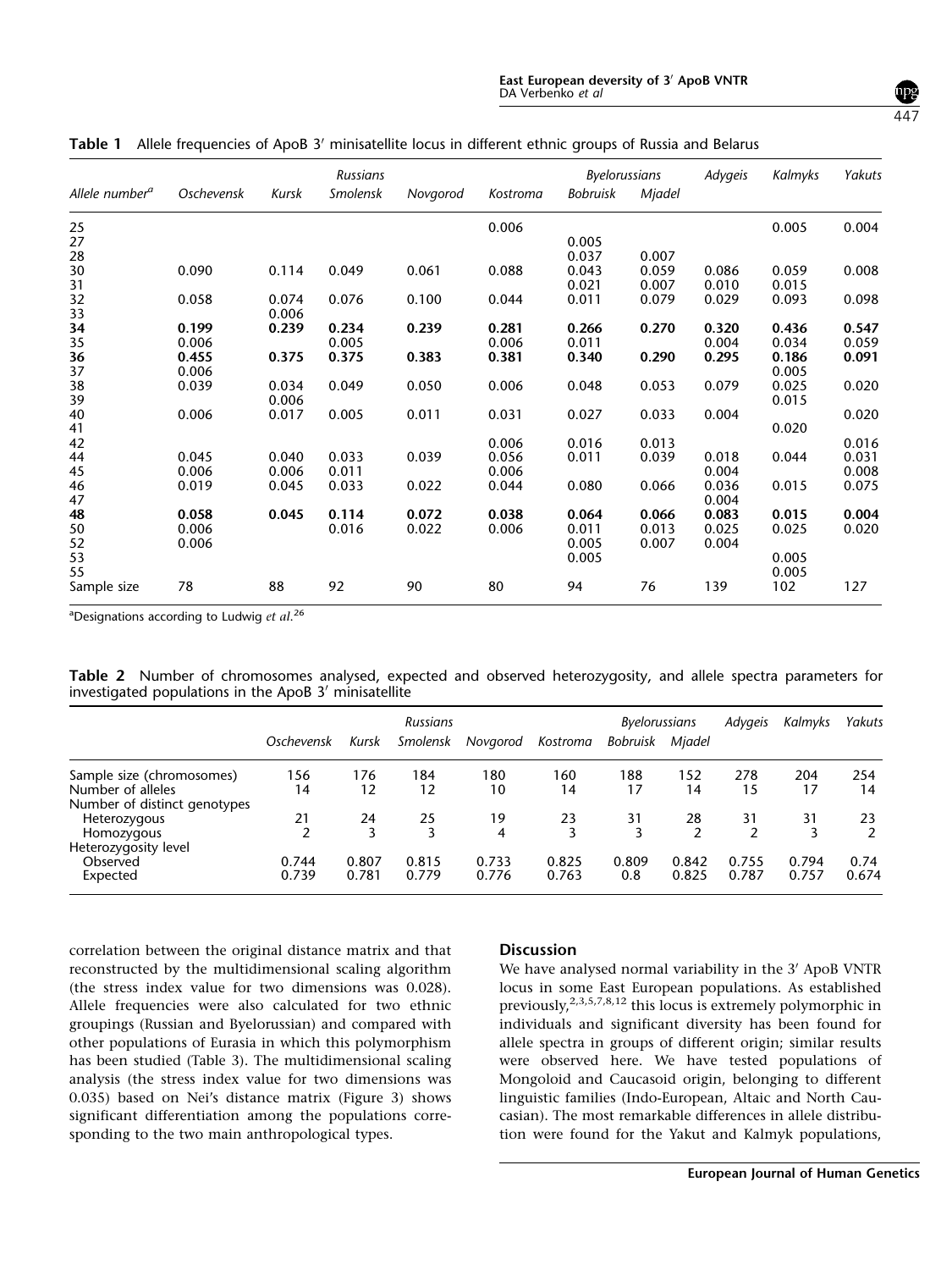

Figure 2 Multidimensional scaling analysis plot (dimension I/II) of populations investigated.

who derive from the Altaic linguistic family (Turkic and Mongolic linguistic groups, respectively) and have Mongoloid ancestry. Significant divergence of these populations from other population groups studied was also shown by a  $\chi^2$  test of the probability of divergence.

The multidimensional scaling analysis was performed to distinguish the populations studied. It is clear that the Yakut and Kalmyk populations are placed far from the others, which form a cluster of Caucasoid populations having their own configuration. East Slav ethnic groups are arranged close together and the Adygei population is the neighbour of East Slavs.

Genetic distance analysis carried out with multidimensional scaling treatment demonstrates that this marker is able to differentiate not only between Caucasoid and Mongoloid groups but also between related populations with a similar genetic pool. In the multidimensional scaling plots, almost all East Slavonic ethnic groups form a single cluster, with only the Bobruisk population lying a little closer to the Adygei population. The Bobruisk population originates from a region with a higher migration rate compared with other population samples studied. The Kostroma and the Mjadel populations, situated in the east and west regions of Eastern Europe, take positions slightly remote from the East Slavonic core cluster and possibly are most similar in genetic variability as out-ofthe-way isolated populations.

Using a multidimensional scaling procedure, we compared our data with those reported for 15 European and three Asian populations.<sup>3,7-18,20</sup> This analysis led to almost the same pattern as the plot for populations investigated in this study. European populations form one cluster, while the Mongoloid population groups fall in another. On the plot, all the European populations share a common cluster, with 10 forming a core. Some other European populations are situated around this core and those populations are all geographical outliers. East European populations are arranged on the plot as follows: East Slavs (Russians, Ukrainians and Byelorussians) are most closely related to the French, Germans, Austrians, Italians, Hungarians, Greeks, Portuguese, but less closely to other European populations. The Adygei population is as far from the European core as the Swedish, Basque, Spanish, Albanian, Slovakian and Finnish populations. In agreement with the plot pattern, we can support the hypothesis that East Slavs migrated from the Central Europe area, as indicated by anthropological and archaeological data.

According to archaeological data summarized by Sedov,<sup>34</sup> Slavs as a separate group were being formed about the middle of the first millennium BC on the basis of Lusatian (Lausitz) culture, which belonged to the Central European community of Urnfield cultures, in the region of the Middle and Upper Vistula and the right bank of the Oder. Very similar results were obtained by Alexeeva and Alexeev<sup>35</sup> based on craniological and physician anthropological research.

Malyarchuk and Derenko analysed hypervariable segment I mtDNA polymorphisms of East Slavs and found that these populations share rare haplotypes mainly with Germans and Finno-Ugric European populations. They concluded that East Slavs migrated in the early Middle Ages from their putative homeland in Central Europe.36 Recent investigations of short tandem repeat loci variability on the Y chromosome have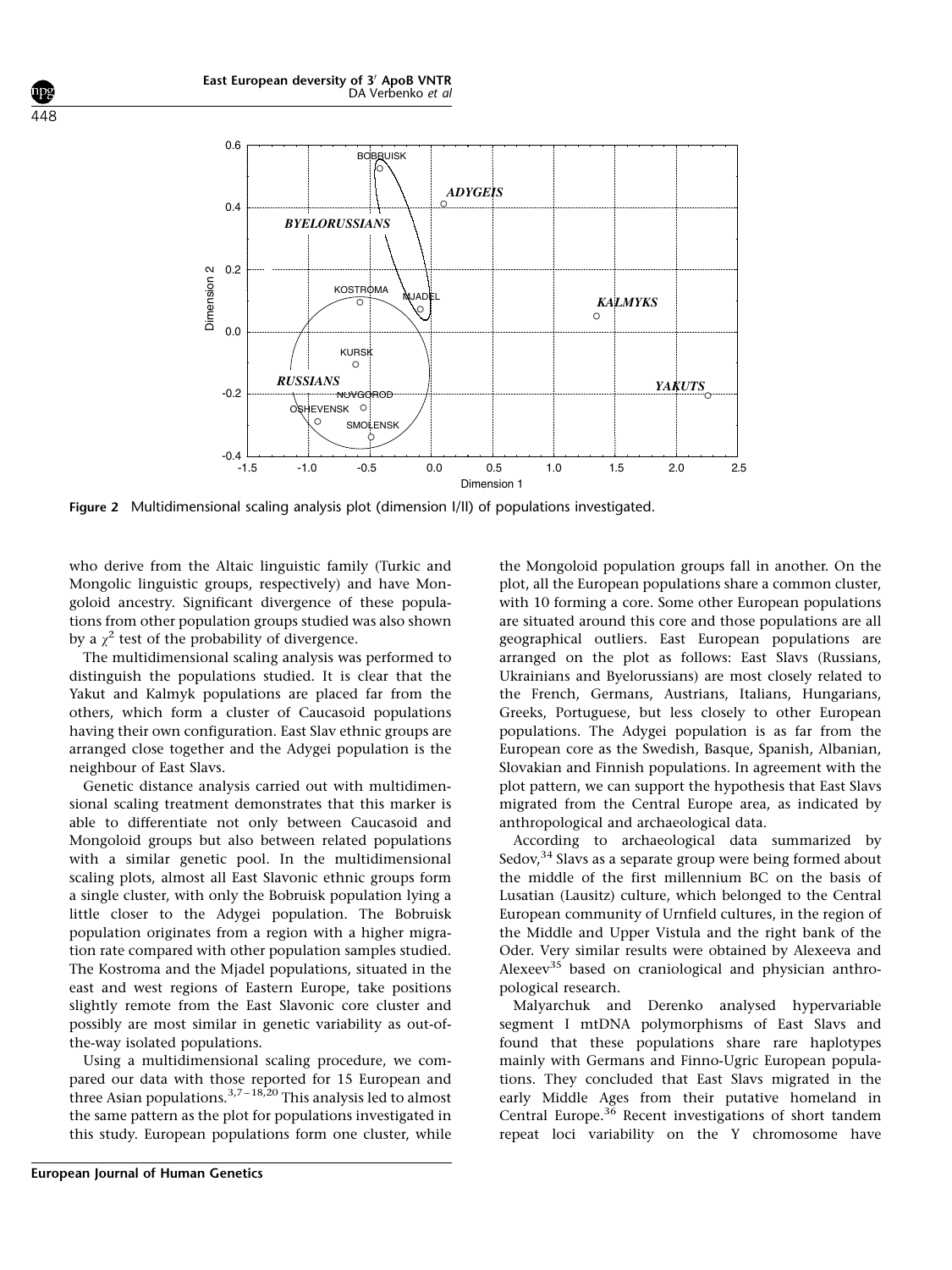| Allele<br>number | Russians <sup>a</sup> |                |                 |       |       |                |                |                |       |                |       | Byelorus- Ukrain- Alban- Slovaks <sup>10</sup> Austrians <sup>11</sup> Germans <sup>12</sup> Italians <sup>13</sup> Basques <sup>14</sup> Spanish <sup>15</sup> French <sup>2</sup> Portuguese <sup>16</sup> Greeks <sup>9</sup> Swedes <sup>7</sup> Finns <sup>17</sup> Hungar- Lapps <sup>17</sup> Sikhs <sup>7</sup><br>sians <sup>8</sup> ians <sup>8</sup> ians <sup>18</sup> |       |                |              |                |             |                  | $e$ se <sup>19</sup> | Japan- Chinese <sup>20</sup> |
|------------------|-----------------------|----------------|-----------------|-------|-------|----------------|----------------|----------------|-------|----------------|-------|------------------------------------------------------------------------------------------------------------------------------------------------------------------------------------------------------------------------------------------------------------------------------------------------------------------------------------------------------------------------------------|-------|----------------|--------------|----------------|-------------|------------------|----------------------|------------------------------|
| 14<br>16<br>20   |                       |                |                 | 0.005 |       |                |                |                |       |                |       |                                                                                                                                                                                                                                                                                                                                                                                    |       |                |              |                |             | 0.005<br>0.009   |                      |                              |
| 22               |                       |                |                 |       |       |                |                |                |       |                |       |                                                                                                                                                                                                                                                                                                                                                                                    | 0.006 |                |              |                |             |                  |                      |                              |
| 24               |                       |                |                 |       |       |                | 0.001          |                |       | 0.003          |       |                                                                                                                                                                                                                                                                                                                                                                                    |       |                |              |                |             |                  |                      |                              |
| 25               | 0.001                 |                |                 |       |       | 0.004          |                |                |       |                |       |                                                                                                                                                                                                                                                                                                                                                                                    |       |                |              |                |             |                  |                      |                              |
| 26               |                       |                |                 |       |       |                |                |                |       |                |       |                                                                                                                                                                                                                                                                                                                                                                                    |       |                |              |                |             |                  |                      | 0.003                        |
| 27<br>28         |                       | 0.003<br>0.023 |                 |       | 0.002 |                | 0.001          |                |       | 0.005          |       | 0.002                                                                                                                                                                                                                                                                                                                                                                              | 0.006 | 0.006          |              |                |             | 0.009            |                      | 0.003                        |
| 29               |                       |                | 0.003           |       |       |                |                |                |       | 0.005          |       |                                                                                                                                                                                                                                                                                                                                                                                    |       |                |              |                |             |                  |                      |                              |
| 30               | 0.079                 | 0.050          | 0.065 0.115     |       | 0.07  | 0.098          | 0.082          | 0.065          | 0.094 | 0.077          | 0.081 | 0.079                                                                                                                                                                                                                                                                                                                                                                              | 0.072 | 0.028          | 0.06         | 0.101          | 0.030       | 0.131            | 0.04                 | 0.037                        |
| 31               |                       | 0.015          |                 |       |       |                |                |                |       |                |       |                                                                                                                                                                                                                                                                                                                                                                                    |       |                | 0.02         |                | 0.020 0.005 |                  |                      |                              |
| 32               | 0.071                 | 0.041          | 0.055 0.066     |       | 0.07  | 0.056          | 0.069          | 0.060          | 0.031 | 0.057          | 0.090 | 0.079                                                                                                                                                                                                                                                                                                                                                                              | 0.067 | 0.039          | 0.06         | 0.063          | 0.010 0.061 |                  | 0.17                 | 0.064                        |
| 33               | 0.001                 |                |                 |       |       |                |                |                |       |                |       |                                                                                                                                                                                                                                                                                                                                                                                    |       |                |              |                |             |                  |                      |                              |
| 34<br>35         | 0.238<br>0.004        | 0.268<br>0.006 | 0.268<br>0.001  | 0.242 | 0.22  | 0.252<br>0.021 | 0.244<br>0.004 | 0.285<br>0.010 | 0.219 | 0.232<br>0.003 | 0.247 | 0.221<br>0.005                                                                                                                                                                                                                                                                                                                                                                     | 0.222 | 0.191<br>0.006 | 0.29<br>0.01 | 0.266<br>0.005 | 0.480       | 0.364<br>0.005   | 0.58                 | 0.626                        |
| 36               | 0.393                 | 0.318          | 0.371           | 0.419 | 0.346 | 0.368          | 0.374          | 0.355          | 0.46  | 0.385          | 0.340 | 0.36                                                                                                                                                                                                                                                                                                                                                                               | 0.394 | 0.478          | 0.30         | 0.354          | 0.330       | 0.248            | 0.16                 | 0.152                        |
| 37               | 0.001                 |                |                 |       |       |                |                |                |       |                |       |                                                                                                                                                                                                                                                                                                                                                                                    |       |                | 0.01         |                |             | 0.009            |                      |                              |
| 38               | 0.036                 | 0.050          | 0.032 0.033     |       | 0.096 | 0.038          | 0.037          | 0.070          |       | 0.030          | 0.048 | 0.026                                                                                                                                                                                                                                                                                                                                                                              | 0.056 | 0.017          | 0.01         | 0.045          |             | 0.042            | 0.01                 | 0.020                        |
| 39               | 0.001                 |                |                 |       |       |                |                |                |       |                |       |                                                                                                                                                                                                                                                                                                                                                                                    |       |                |              |                |             |                  |                      |                              |
| 40               | 0.014                 | 0.029          | 0.013           | 0.011 | 0.009 | 0.017          | 0.01           |                | 0.013 | 0.019          | 0.015 | 0.021                                                                                                                                                                                                                                                                                                                                                                              | 0.011 | 0.017          |              | 0.014          |             |                  |                      | 0.007                        |
| 42               | 0.001                 | 0.015          | 0.013           | 0.005 | 0.002 | 0.004          | 0.002          | 0.020          |       | 0.019          | 0.006 | 0.011                                                                                                                                                                                                                                                                                                                                                                              |       | 0.006          | 0.06         | 0.002          | 0.020       |                  |                      |                              |
| 44               | 0.042                 | 0.023          | 0.010           | 0.005 | 0.015 | 0.009          | 0.01           | 0.010          |       | 0.057          | 0.012 | 0.016                                                                                                                                                                                                                                                                                                                                                                              | 0.011 | 0.011          | 0.02         | 0.007          |             |                  |                      | 0.020                        |
| 45<br>46         | 0.006<br>0.033        | 0.073          | 0.052 0.038     |       | 0.074 | 0.038          | 0.062          | 0.050          | 0.076 | 0.096          | 0.078 | 0.071                                                                                                                                                                                                                                                                                                                                                                              | 0.061 | 0.090          | 0.04         | 0.07           |             | 0.050 0.042 0.02 |                      | 0.013                        |
| 47               |                       |                |                 |       |       |                |                |                |       |                |       |                                                                                                                                                                                                                                                                                                                                                                                    |       |                | 0.01         |                |             |                  |                      |                              |
| 48               | 0.067                 | 0.065          | 0.090           | 0.034 | 0.087 | 0.077          | 0.087          | 0.065          | 0.098 | 0.011          | 0.051 | 0.083                                                                                                                                                                                                                                                                                                                                                                              | 0.072 | 0.101          | 0.09         | 0.059          | 0.060 0.061 |                  | 0.01                 | 0.024                        |
| 50               | 0.011                 | 0.012          | $0.010$ $0.027$ |       | 0.011 | 0.017          | 0.015          | 0.010          | 0.009 |                | 0.021 | 0.026                                                                                                                                                                                                                                                                                                                                                                              | 0.022 |                |              | 0.014          |             | 0.009            |                      | 0.013                        |
| 51               |                       |                | 0.003           |       |       |                |                |                |       |                |       |                                                                                                                                                                                                                                                                                                                                                                                    |       |                |              |                |             |                  |                      |                              |
| 52               | 0.001                 | 0.006          | 0.006           |       |       |                | 0.002          |                |       |                | 0.009 |                                                                                                                                                                                                                                                                                                                                                                                    |       | 0.011          | 0.01         |                |             |                  |                      | 0.013                        |
| 53               |                       | 0.003          |                 |       |       |                |                |                |       |                |       |                                                                                                                                                                                                                                                                                                                                                                                    |       |                |              |                |             |                  |                      |                              |
| 54               |                       |                |                 |       |       |                |                |                |       |                |       |                                                                                                                                                                                                                                                                                                                                                                                    |       |                |              | 0.002          |             |                  | 0.01                 | 0.003                        |
| Sample<br>size   | 428                   | 170            | 155             | 91    | 230   | 234            | 505            | 100            | 100   | 183            | 166   | 301                                                                                                                                                                                                                                                                                                                                                                                | 83    | 89             | 125          | 222            | 125         | 107              | 50                   | 148                          |

**Table 3** Frequencies of the alleles of locus ApoB 3' minisatellite in the populations of this work and the comparison populations

Allele number according to Ludwig *et al.<sup>26</sup>* 

<sup>a</sup>Allele frequencies of East Slavonic ethnic groups of this study.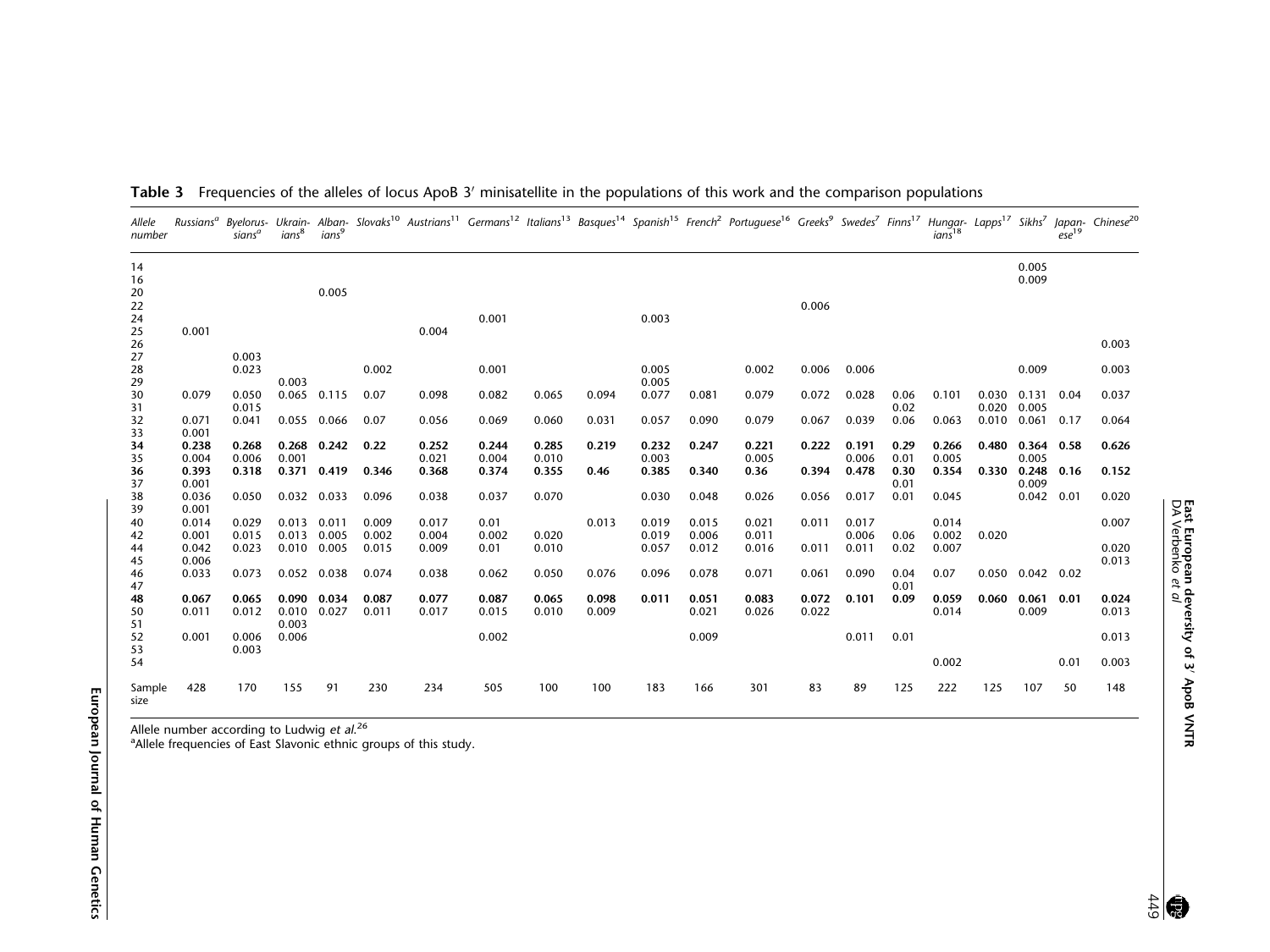

Figure 3 Multidimensional scaling analysis plot (dimension I/II) of 23 Caucasoid and Mongoloid ethnic groups of Eurasia. Abbreviations are RUS (Russians), BEL (Byelorussians), U (Ukrainians), A (Austrians), G (Germans), FRA (The French), P (The Portuguese), GR (Greeks) and H (Hungarians).

shown that Eastern Slavs are homogeneous and most closely related to Poles, Hungarians and Germans whereas they are less closely related to some other Europeans.<sup>37,38</sup> Thus, all genetic data to date support the hypothesis of an East Slav population originating from the central part of Europe.

The position of the Adygei population as an outlier from the core among European populations is in agreement with the geographic location and population history of these people. According to Macaulay et al,<sup>39</sup> this ethnic group, belonging to the North Caucasian linguistic family, is thought to be close to the origins of important population expansions into Europe.

The Kalmyk and Yakut populations are positioned in another cluster with Japanese at the centre, and are as remote from the Japanese as the Chinese. While the present Kalmyk population inhabits an East European area, until the early Middle Ages these people lived in Asia as a Mongol confederate on the territory of Mongol China.<sup>40,41</sup>

Thus, the multidimensional scaling analysis of Nei's genetic distances reveals close affinities between East Slavonic ethnic groups. It shows close relationships between East Slavs, Adygeis and European Caucasoids. The Mongoloid populations are found to be significantly different from Caucasoid populations, and are most closely related to each other. The patterns of allele frequency distributions and  $\chi^2$  tests for heterogeneity between samples support these conclusions.

While information provided by such a single-locus study should be used with caution, our results on East Europe populations are compatible with data based on mtDNA, Ychromosome polymorphisms, anthropology and archaeologv.<sup>34-39,41</sup> We believe that this polymorphism is one of the most convenient available for pilot population relationship research, but of course it should be reinforced with further investigation of other polymorphic systems. This study provides new data about 3' ApoB minisatellite polymorphisms in East European populations that may be useful for the analysis of human evolution and population history, both in this region and worldwide.

#### Acknowledgements

We thank Professor Giovanni Destro-Bisol who contributed the 3' ApoB allele frequencies of numerous populations. We are indebted to Professor Vasily Deryabin for valuable comments and discussion. We are also grateful to two anonymous reviewers whose comments and suggestions significantly improved the manuscript. This study was supported by grants from the Russian Basic Research Foundation, and the Russian Foundation for Humanities.

#### References

- 1 Jeffreys AJ, Wilson V, Thein SL: Hypervariable minisatellite regions in human DNA. Nature 1985; 314: 67–73.
- 2 Destro-Bisol G, Capelli C, Belledi M: Inferring microevolutionary patterns from allele-size frequency distributions of minisatellite loci: a worldwide study of the APOB 3' hypervariable region polymorphism. Hum Biol 2000; 72: 733–751.
- 3 Chen B, Guo Z, He P, Ye P, Buresi C, Roizes G: Structure and function of alleles in the 3' end region of human apoB gene. Chin Med J (Engl) 1999; 112: 221–223.